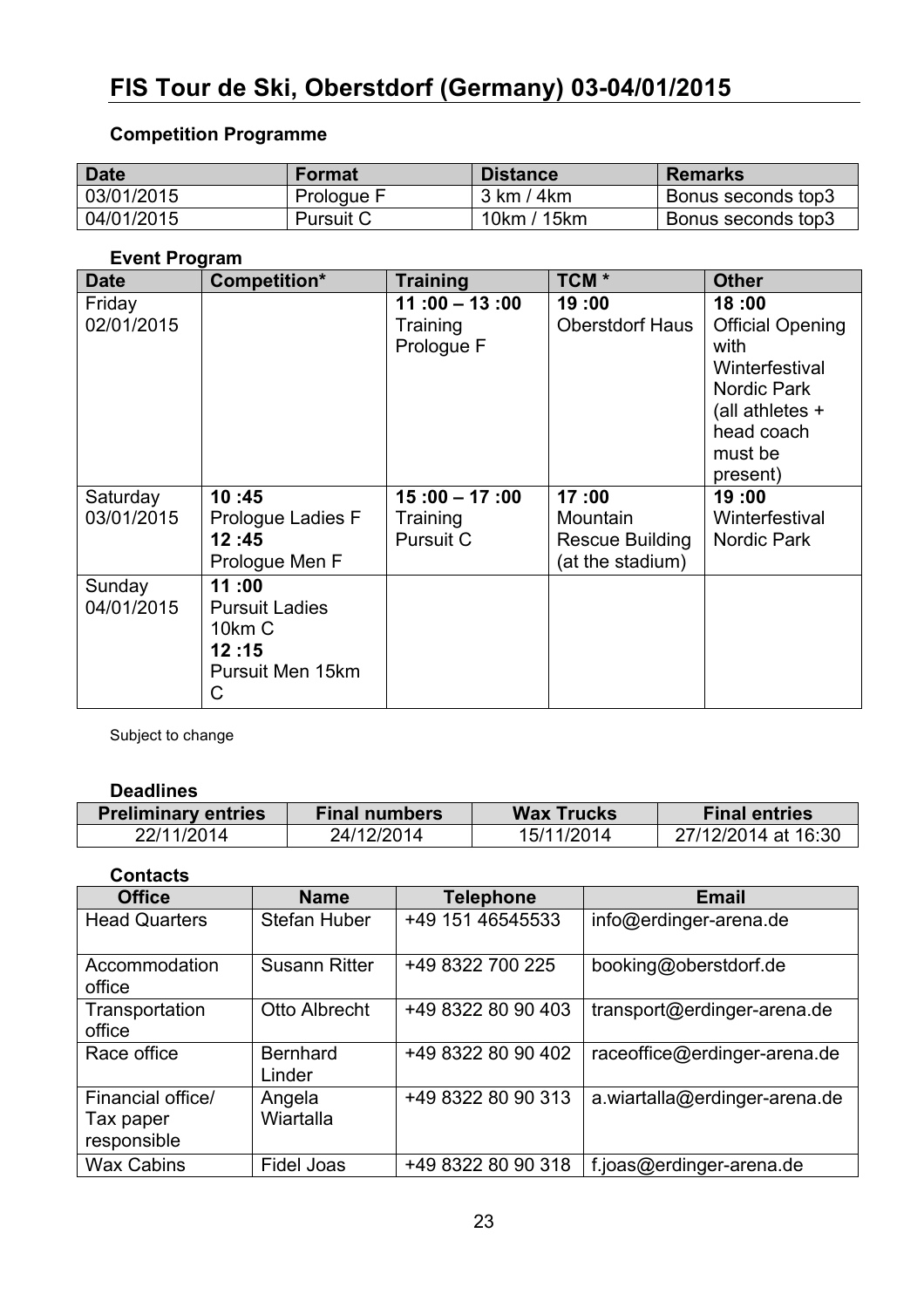**www.tour-de-ski.info, www.erdinger-arena.de, www.facebook.com/erdingerarena, www.twitter.com/erdingerarena**

### **1. Accreditation**

- The FIS season accreditation and FIS season parking cards will be valid. Requests for additional accreditation and parking cards must be send via the FIS Online System.
- Requested additional accreditation and parking cards can be picked up at : Accreditation office Oberstdorf Haus, Prinzregentenplatz 1, 87561 Oberstdorf

| • Opening time |                 |
|----------------|-----------------|
| 01/01/2015     | $14:00 - 18:00$ |
| 02-03 /01/2015 | $08:00 - 18:00$ |
| 04/01/2015     | $08:00 - 14:00$ |
|                |                 |

## **2. Race Office**

• Race office in the Oberstdorf Haus opening time 01/01/2015 14 :00 – 18 :00 02-03 /01/2015 08:00 - 16:00 04 /01/2015 08 :00 – 14 :00 • Sub Race Office (stadium building ground floor) open from 02 /01/2015 12 :00 – 19 :00

| <u>94 19 1149 19</u> |                 |
|----------------------|-----------------|
| 03/01/2015           | $08:00 - 19:00$ |
| 04/01/2015           | $08:00 - 15:00$ |

For early arrivals before the  $1<sup>st</sup>$  January the head quarter office at the Jumping Hill will be open and the OC is ready to answer your questions.

## **3. Accommodation (World Cup Rules Art. 13)**

• Booking according the FIS Rules via FIS Online registration system

# **4. Transport (World Cup Rules Art. 11)**

- Official airport: München (GER)
- The organizing committee will arrange transportation between the official airport and the hotels. 1 transport (from and to the airport) free of charge.
- Price for additional transport: 200€ for max. 8 persons

A special Tour rental car offer is provided by the company Biersack. Please send your request to info@biersack.com with your needs and the remark FIS TOUR DE SKI and you will receive an individual offer. Here are more information about the company and their car pool: http://www.biersack.com/fahrzeugflotte.php?PHPSESSID=8bc01dcd1cc34304ad49d 6e9149a94d8

## **5. Payment (World Cup Rules Art. 10 and 13)**

- Accommodation costs: Teams will pay in the accommodation office.
- Carrying costs/Reimbursement: In Val di Fiemme (by bank transfer)

# **6. Waxing facilities (World Cup Rules Art. 14)**

- Wax cabins : available from 01/01/2015 at 12 :00
- Waxing trucks: teams arriving with trucks have to inform the OC before 15/11/2014